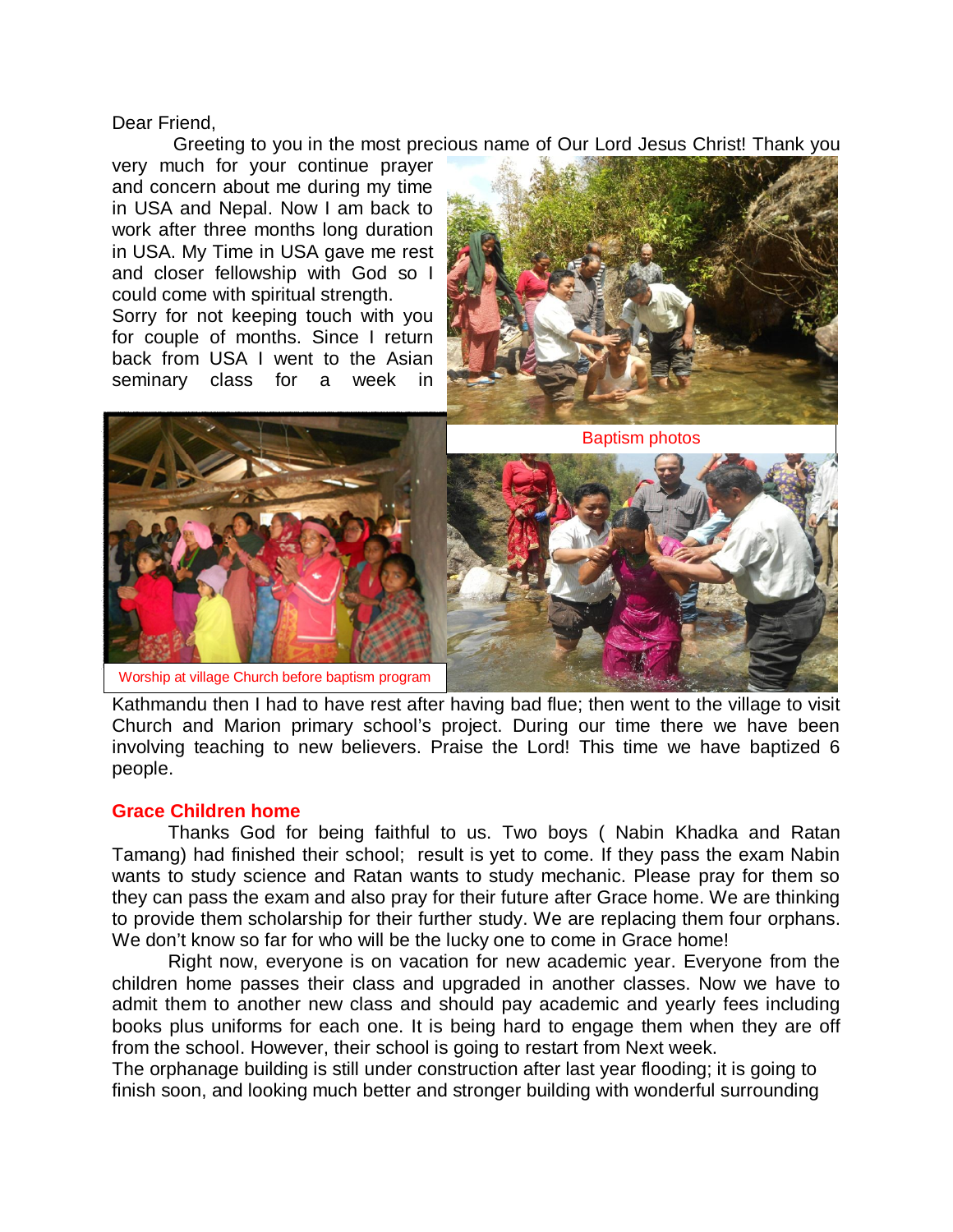garage! Cost is going to high when we complete the jobs.



## **Marion Primary School**

Firstly, we are very much grateful to our Lord Jesus Christ to whom He has been using us in His ministry for His glory sake. Secondly, we are very much grateful and in-debt of you for your constant prayer and financial support.

It is good news Our friend Dr. John L. Bell from Iona community, Scotland; who had won the award for speaking on peace and justice in USA and he kindly donated 4000 USD for the Marion School in Nepal. We thank him for his grant which has been used to re-build the Marion primary school. Everybody at the village is very happy and grateful to receive for that much grant. They all involved to re-build the school and got paid. They joined with me to say "thanks" to him. This time we only enabled to build three class rooms and will continue to build another block with two rooms and toilets. This three class rooms has been built by local people using their own local ideas and skills. Furthermore, we have been enabled to buy play ground which is big enough for the children. There are lots work need to be done like cleaning play ground and making it plain which is rocky now. Also need to buy new tin roof and fix windows and doors before the monsoon starts. The summer is very close and people must have to work for their farm. If they not complete this time they will work again after September.